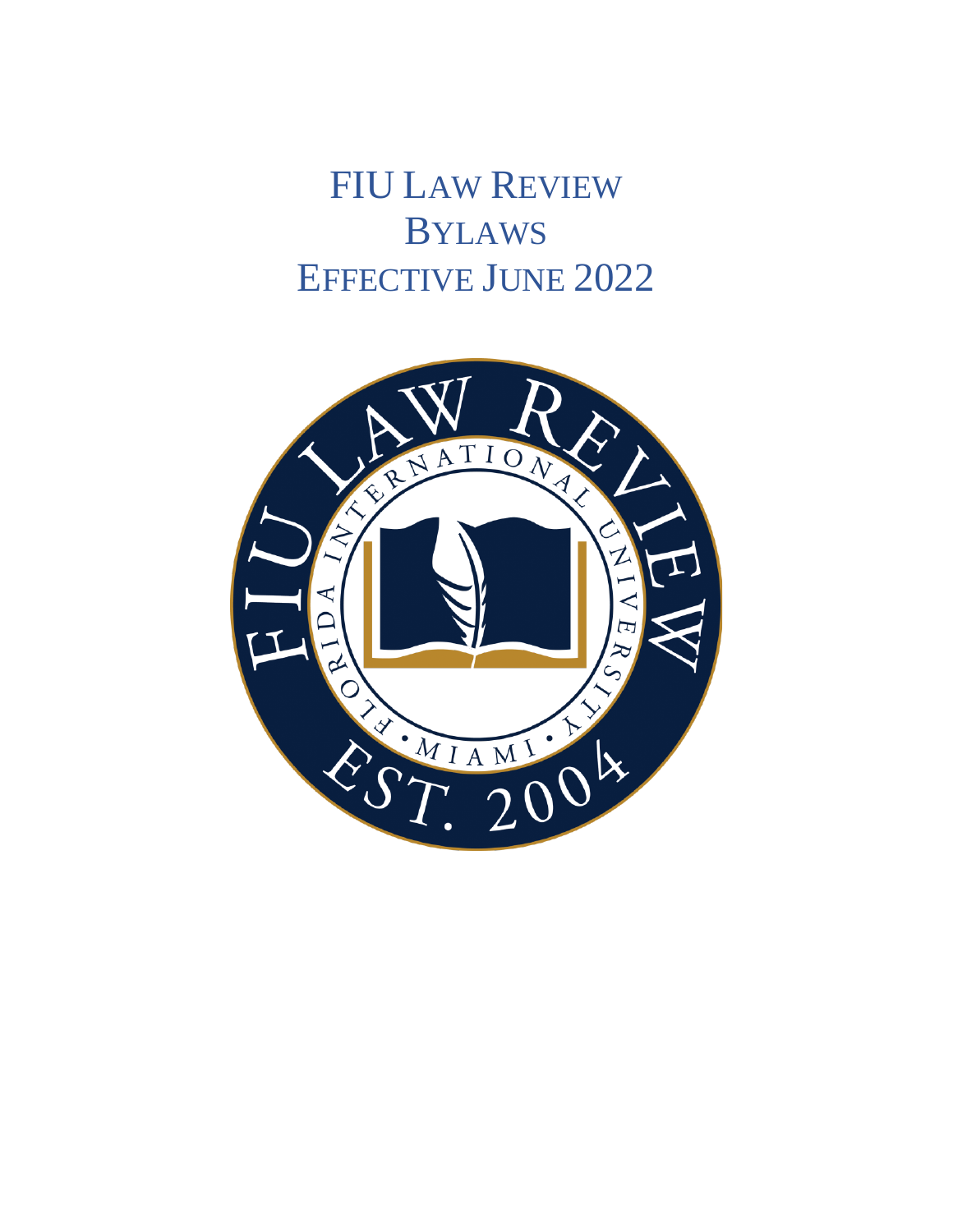

# TABLE OF CONTENTS

| I.                    |                            |  |
|-----------------------|----------------------------|--|
| II.                   |                            |  |
| III.                  |                            |  |
| IV.                   |                            |  |
| A.                    | 1.<br>2.<br>3.<br>4.<br>5. |  |
| B.                    | 1.<br>2.<br>3.             |  |
| $\mathcal{C}$ .       | 1.<br>2.<br>3.             |  |
| $V_{\cdot}$           |                            |  |
| A.<br>$\bf{B}$ .      | 1.<br>2.                   |  |
| $\mathcal{C}_{\cdot}$ |                            |  |
| D.                    |                            |  |
| E.                    |                            |  |
| F.                    |                            |  |
| G.                    | 1.<br>2.                   |  |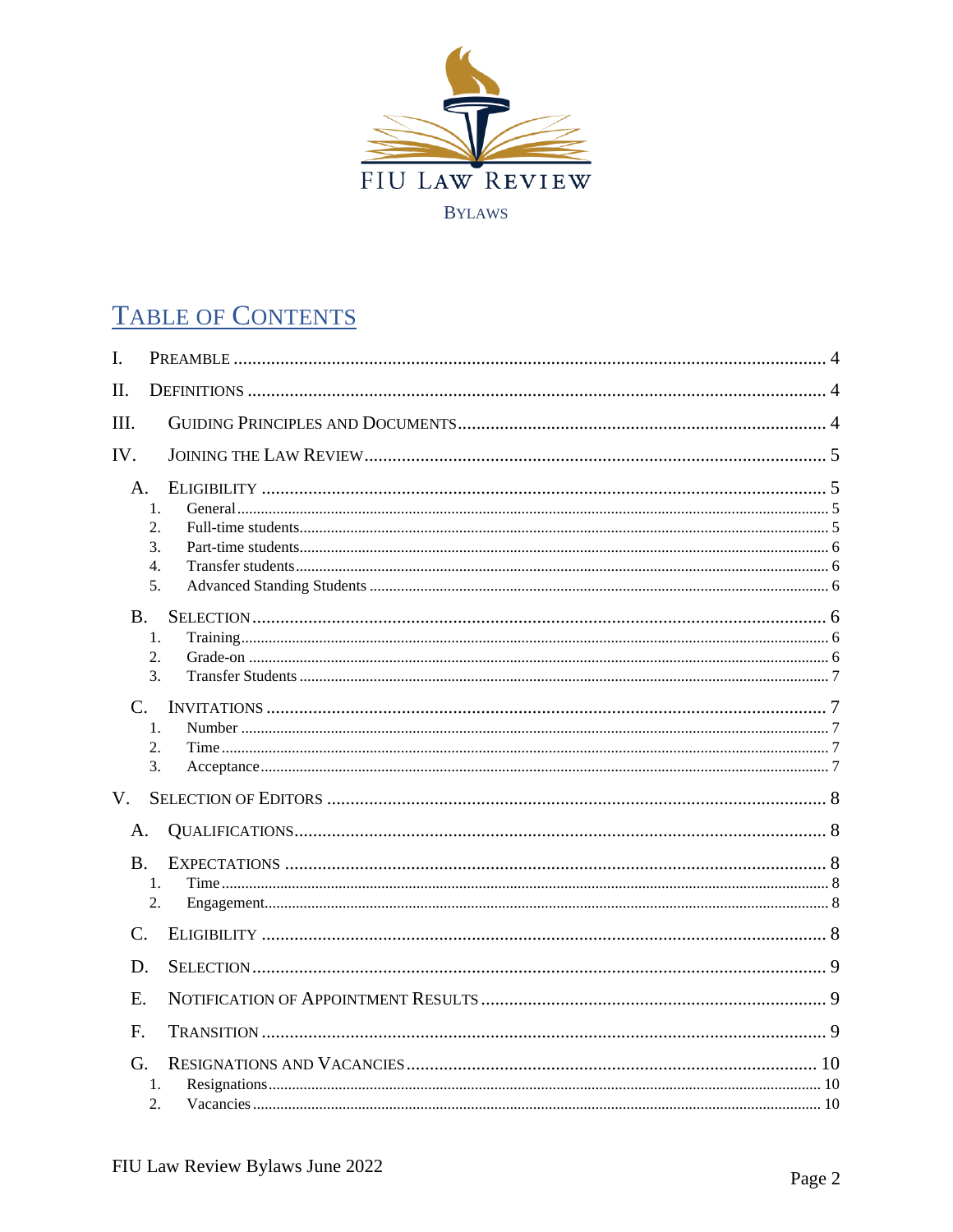

| VI.           |  |
|---------------|--|
| VII.          |  |
| $A_{\cdot}$   |  |
|               |  |
| $\mathcal{C}$ |  |
| D.            |  |
| $E_{\rm c}$   |  |
| VIII.         |  |
|               |  |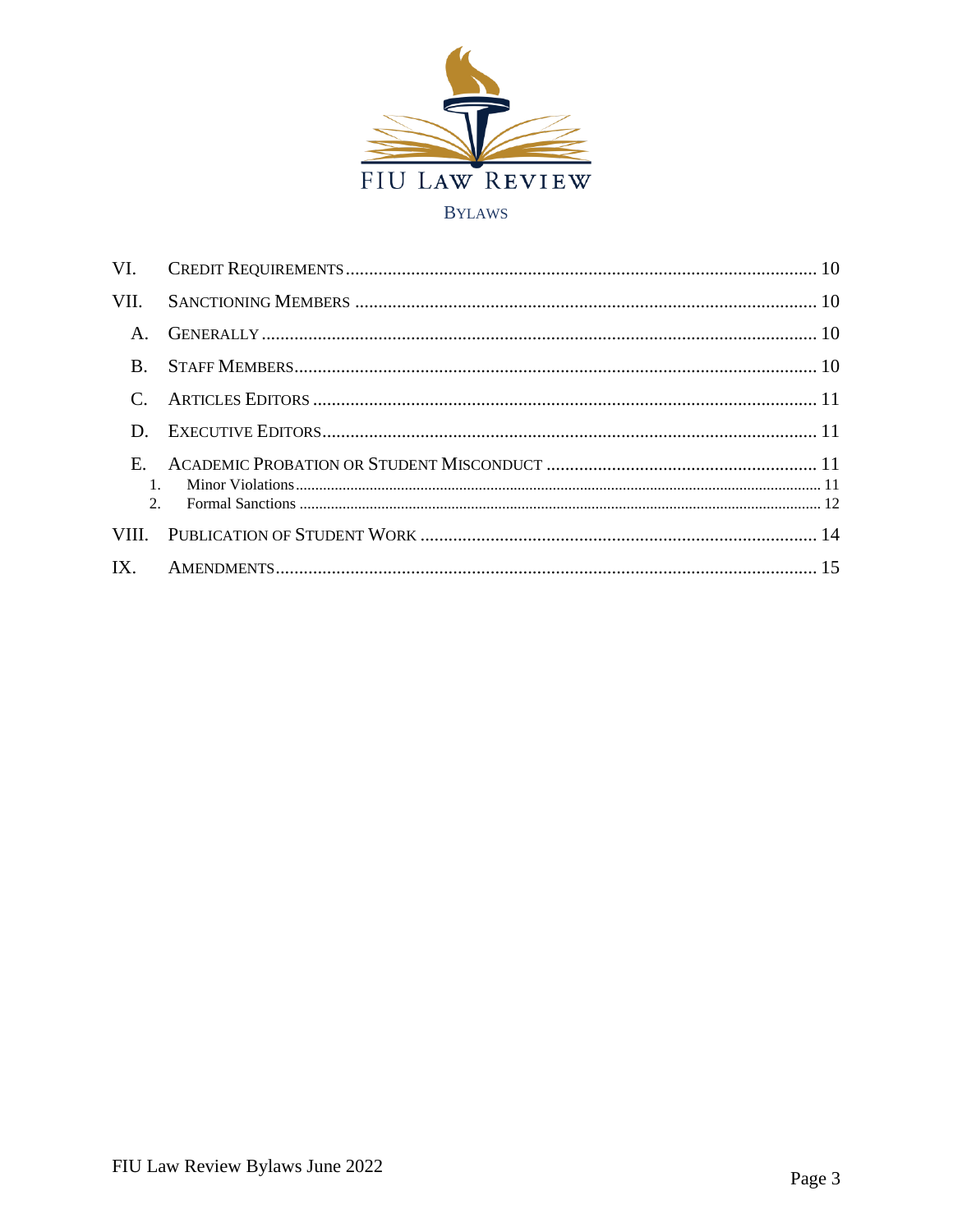

## <span id="page-3-0"></span>I. PREAMBLE

The FIU Law Review Bylaws implement the FIU Law Review Constitution and FIU Law Academic Policies and Procedure. The Constitution, Bylaws, FIU Law Student Code of Conduct, and FIU Law Academic Policies and Regulations should be read together consistently.

## <span id="page-3-1"></span>II. DEFINITIONS

The following definitions apply throughout the Bylaws:

- 1. The Editorial Board includes the Executive Editorial Board and Articles Editors; referred to as "Board" or "Board Members."
- 2. The Executive Editorial Board (EEB) consists of all Executive Editors.
- 3. "Foundational Curriculum" is defined by the FIU Law Faculty Curriculum Committee.
- 4. "In consultation with" means that the body that is consulted will review the decision for abuse of discretion, unless academic credit is the resulting effect of such consultation. When this term regards consultation with the Law Review Faculty Advisor (LRFA), the LRFA shall have a veto power over the decision; however, such veto power shall be for abuse of discretion except when determining academic credit.
- 5. Law Review Faculty Advisor & Administrator (LRFA) are appointed by the Dean, and serve as provided in the FIU Law Review Constitution.
- 6. "Student Agreement" refers to the FIU Law Review Student Membership Agreement, which is incorporated by reference.
- 7. "Student Comments" refers to any articles, comments, or notes produced by a Member as part of the writing requirement.

## <span id="page-3-2"></span>III. GUIDING PRINCIPLES AND DOCUMENTS

Law Review Members must follow the following governing documents:

- Constitution
- **Bylaws**
- **Syllabus**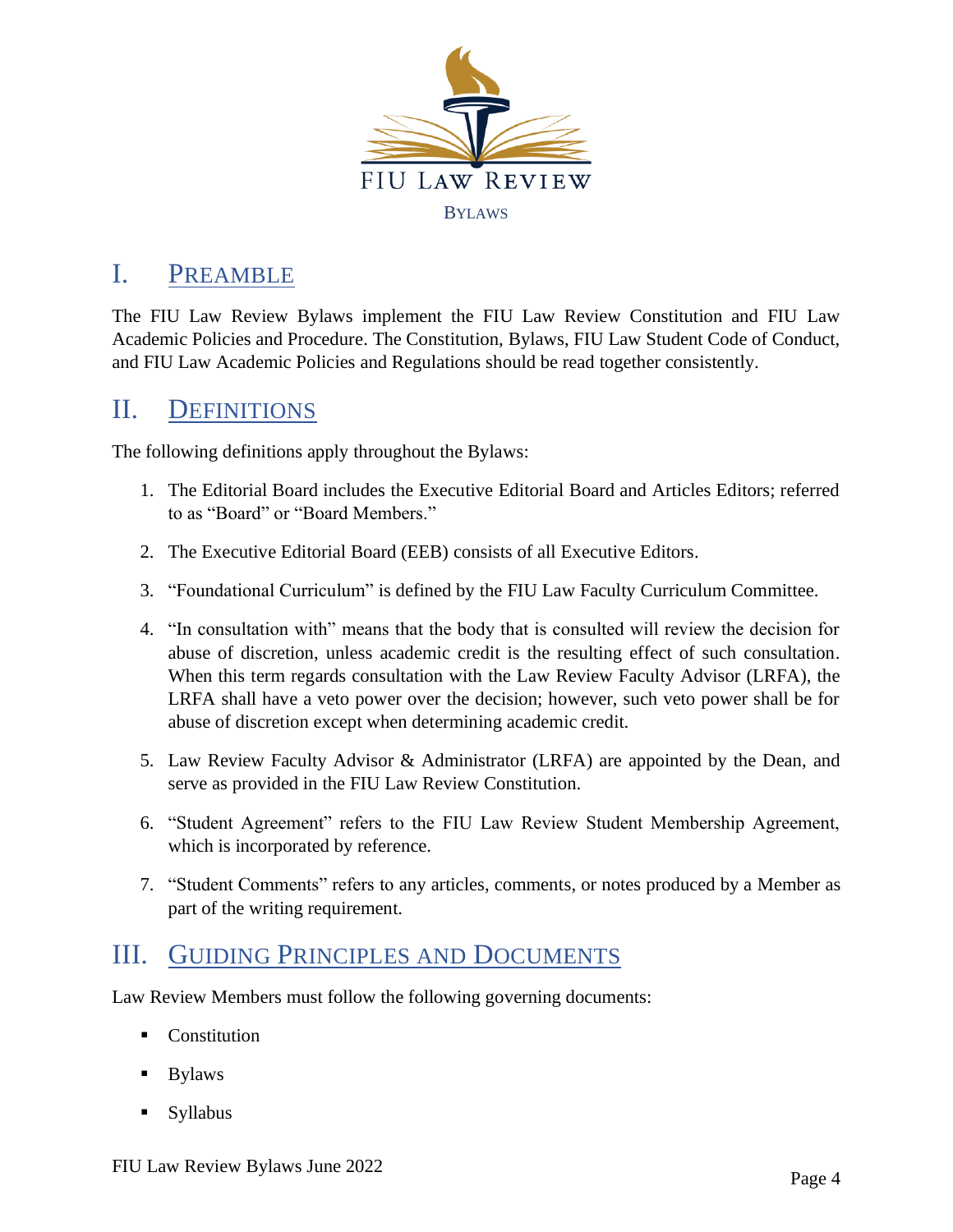

- **Student Agreement**
- **Student Handbook**
- Credit Requirements Acknowledgment

## <span id="page-4-1"></span><span id="page-4-0"></span>IV. JOINING THE LAW REVIEW

- <span id="page-4-3"></span><span id="page-4-2"></span>A. ELIGIBILITY
	- *1. GENERAL*
		- a. Students on Academic Probation are not eligible for admission on to Law Review.
		- b. The LRFA may deem students sanctioned for misconduct in accordance with § 7.01 of the College of Law Student Handbook to be ineligible for admission to Law Review.
	- *2. FULL-TIME STUDENTS*
		- a. Students must have an overall 2.67 cumulative grade point average (based only on curved classes) and a 2.67 GPA in their Legal Skills & Values I and II classes. If a full-time student is extended an invitation to join Law Review but does not have the required overall GPA at the time of invitation, that student will be given the opportunity to raise his or her GPA either (1) by the end of the summer class period (computed using curved classes only); or (2) by the end of the fall semester immediately following the invitation (computed using curved classes only). If the student raises his or her GPA based on summer coursework, he or she may participate in Law Review as a Staff Member beginning that fall. If the student raises his or her GPA by the end of the fall semester, he or she may only participate in Law Review as a Staff Member in his or her 3L year. Part-time students must have the required GPA at the time of invitation.
		- b. Students must have completed the Foundation Curriculum. However, if the student did not take a foundation course because he or she took Legal Reasoning in lieu of that foundation course, but that student has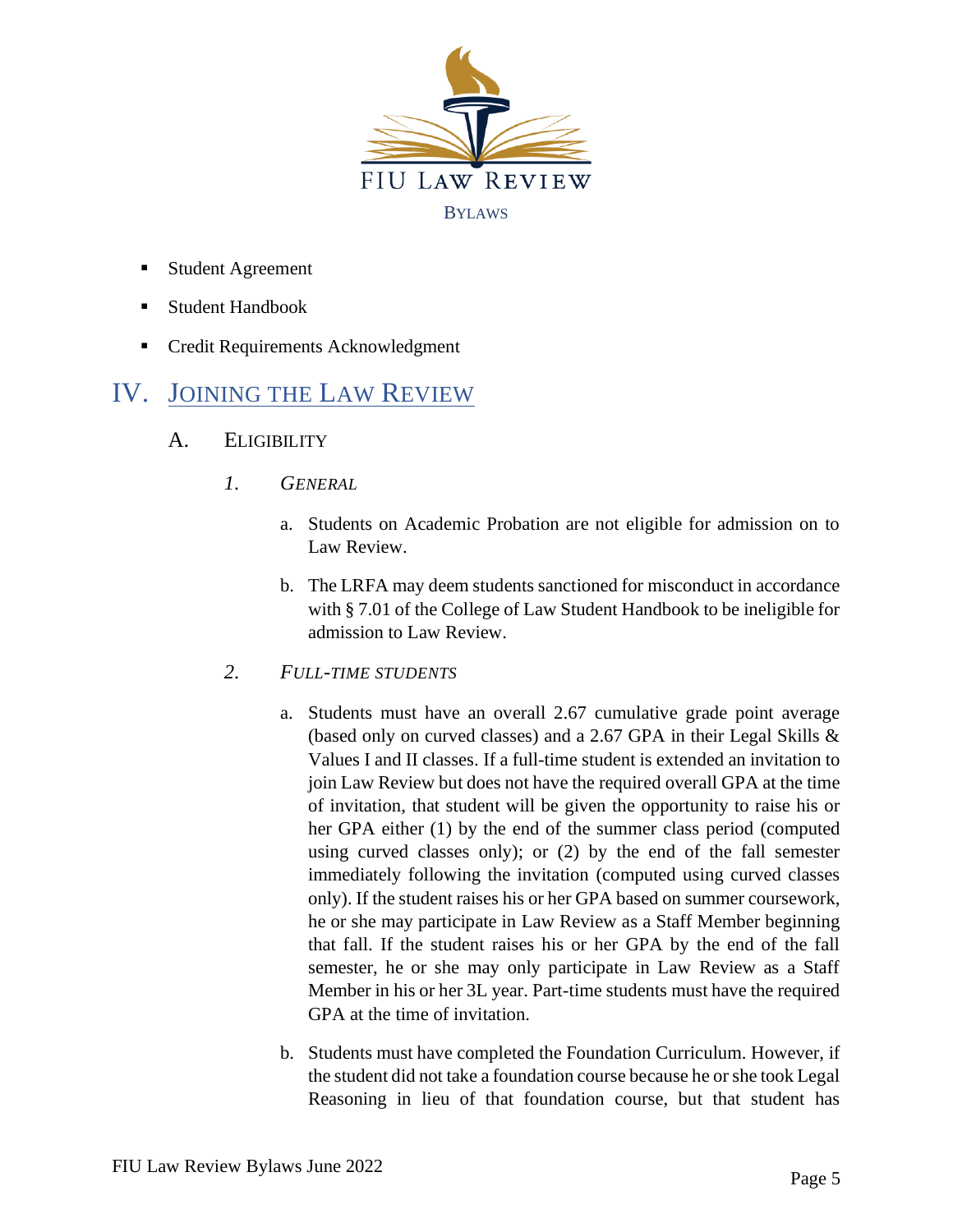

otherwise completed the Foundation Curriculum, that student is eligible for Law Review.

### *3. PART-TIME STUDENTS*

<span id="page-5-0"></span>Part-time students are eligible if they have completed the Foundation Curriculum, an overall 2.67 cumulative grade point average (based only on curved classes), and a 2.67 GPA in their Legal Skills & Values I and II classes by the end of the fourth semester.

#### *4. TRANSFER STUDENTS*

<span id="page-5-1"></span>Transfer students must have completed two semesters of legal writing and have earned at least 28 credit hours but are not required to have completed the Foundation Curriculum before participating on Law Review. The transfer student must have the required GPA, where the GPA from the legal writing courses from the previous institution will serve in lieu of the Legal Skills and Values I and II GPA.

#### *5. ADVANCED STANDING STUDENTS*

<span id="page-5-3"></span><span id="page-5-2"></span>Advanced standing students are invited to Law Review on an ad hoc basis after review by the LRFA.

#### B. SELECTION

*1. TRAINING*

<span id="page-5-4"></span>Full-time and part-time students who wish to join Law Review must participate in the required Law Review training during the Spring semester of their 1L year. Transfer students must complete the training before the start of their first semester at FIU.

#### *2. GRADE-ON*

<span id="page-5-5"></span>The Faculty Advisor will consult with the Director of the Legal Skills and Values program and create an index of scores from LSVII. Students will be offered invitations, provided they have completed the required training, in rank-order based on that index. The top day and night students will be extended an invitation provided they have completed the required training.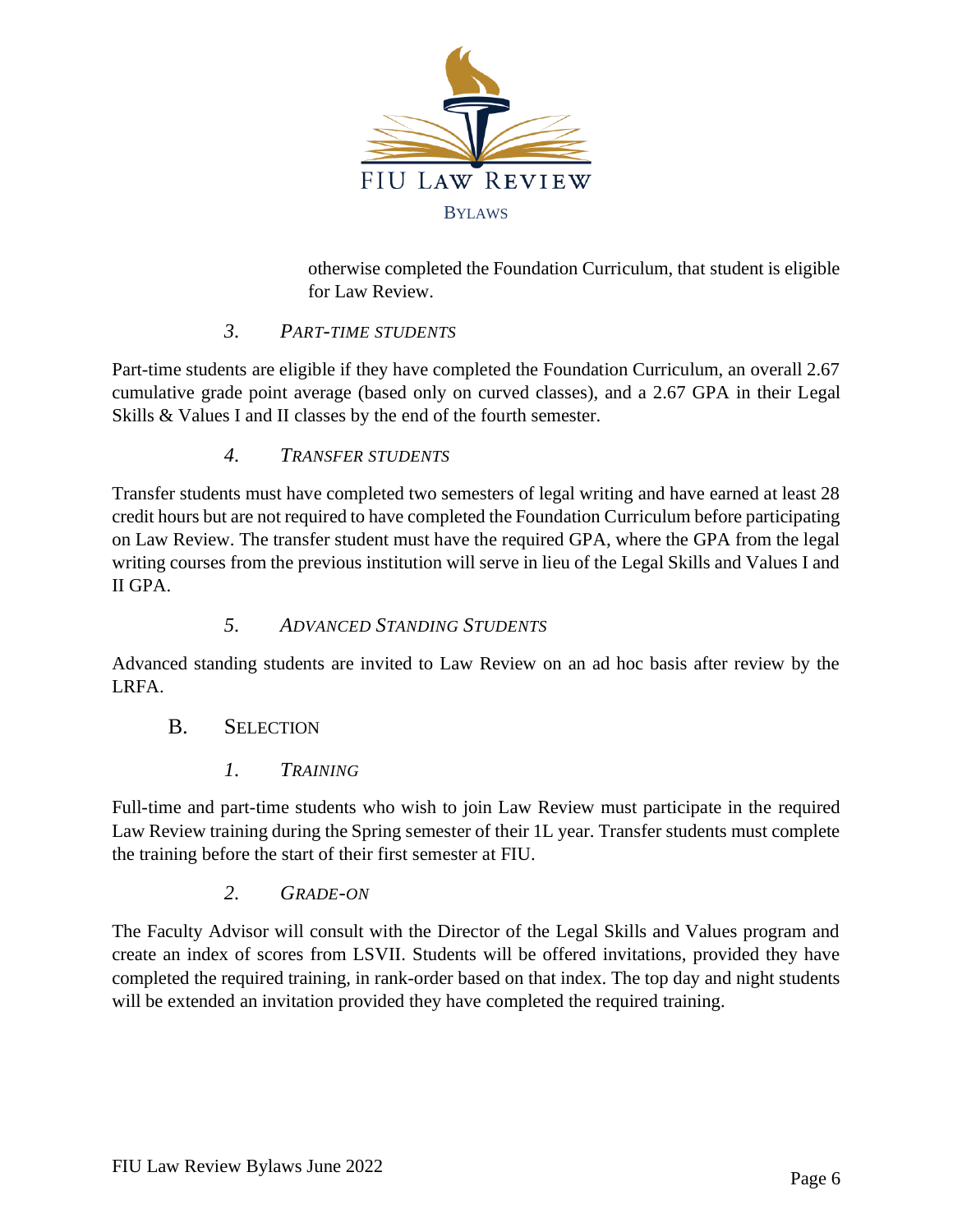

### *3. TRANSFER STUDENTS*

a) Generally

<span id="page-6-0"></span>To be eligible for an invitation, Transfer Students must be admitted to FIU Law by August 1<sup>st</sup> of the year of application to FIU Law and application for membership on FIU Law Review. Transfer Students must notify the Law Review EIC, Faculty Advisor and Faculty Administrator within ten (10) days of admission regarding their interest in Law Review membership.

b) Transfer Student Competition

If you have received the highest grade available in the second semester of for the legal writing class program at the previous law school and complete the FIU Law Review Membership Training Program by the beginning of the Fall semester of their admission.

c) Transfer Student Waiver

The Law Review will honor invitations from the transfer student's previous law school to join the law review of that school. The Law Review will honor conditional invitations from the transfer student's previous law school if those invitations are conditioned on post-competition requirements.

#### <span id="page-6-1"></span>C. INVITATIONS

*1. NUMBER*

<span id="page-6-2"></span>The EEB will determine the number of invitations to extend based on the staffing requirements of the Law Review.

*2. TIME*

<span id="page-6-3"></span>Invitations to join Law Review will be extended no later than one week after Spring semester grades are posted.

#### *3. ACCEPTANCE*

<span id="page-6-4"></span>Students invited to become Staff Members shall notify the EEB of their decision to accept the invitation no later than the date indicated in the invitation. Students invited to become Members who do not accept the invitation by the date indicated, or who do not respond to the invitation, will be presumed to have declined the invitation to participate on Law Review. The EEB has the discretion to allow a late acceptance.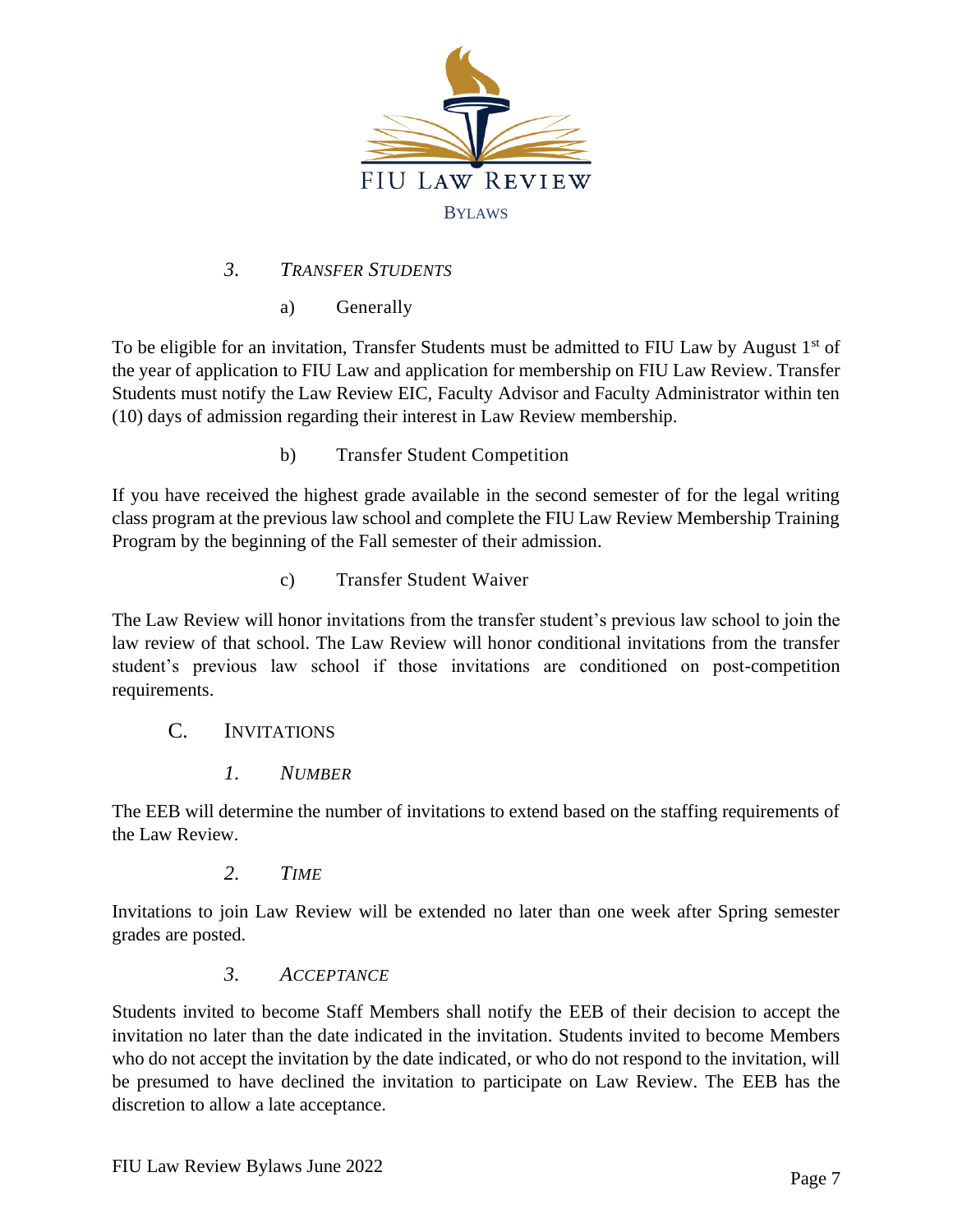

# <span id="page-7-1"></span><span id="page-7-0"></span>V. SELECTION OF EDITORS

## A. QUALIFICATIONS

All Editors must exemplify the following qualities: excellent command of grammar and composition; excellent editorial and citation skills; attention to detail; good understanding of the current state of the law in many subjects; an ability to work with fellow students and faculty members; strong organizational skills; strong time management skills; honesty and integrity; and a strong devotion to producing an excellent Law Review. Additionally, Editors should have the ability to: supervise others; work with outside authors who are writing articles for the Law Review; set and enforce deadlines; and offer constructive criticism.

## <span id="page-7-2"></span>B. EXPECTATIONS

*1. TIME*

<span id="page-7-3"></span>Each Editor must be able to serve a term of one year beginning the last day of classes in the spring semester. Staff Members selected to become Editors are expected to serve for the full academic year.

## *2. ENGAGEMENT*

<span id="page-7-4"></span>An Editor must be readily available and must engage in substantial Law Review editorial work and production during the summer, fall, and spring semesters. The work level of an editorial position is comparable to that found in a demanding legal job and often exceeds the time contemplated by the number of credits taken.

### <span id="page-7-5"></span>C. ELIGIBILITY

- 1. To be eligible for an Editor position, a candidate must be a Member of the Law Review in good standing who has successfully completed at least two semesters on the Law Review and has met such qualifications as may be specified by the EEB, in consultation with the LRFA. Transfer students are eligible for an editorial position during the students' second year of participation.
- 2. Members on Academic Probation are not eligible to be elected to any editorial position.
- 3. Members sanctioned for misconduct in accordance with §7.01 of the College of Law Student Handbook are not eligible to be elected to any editorial position.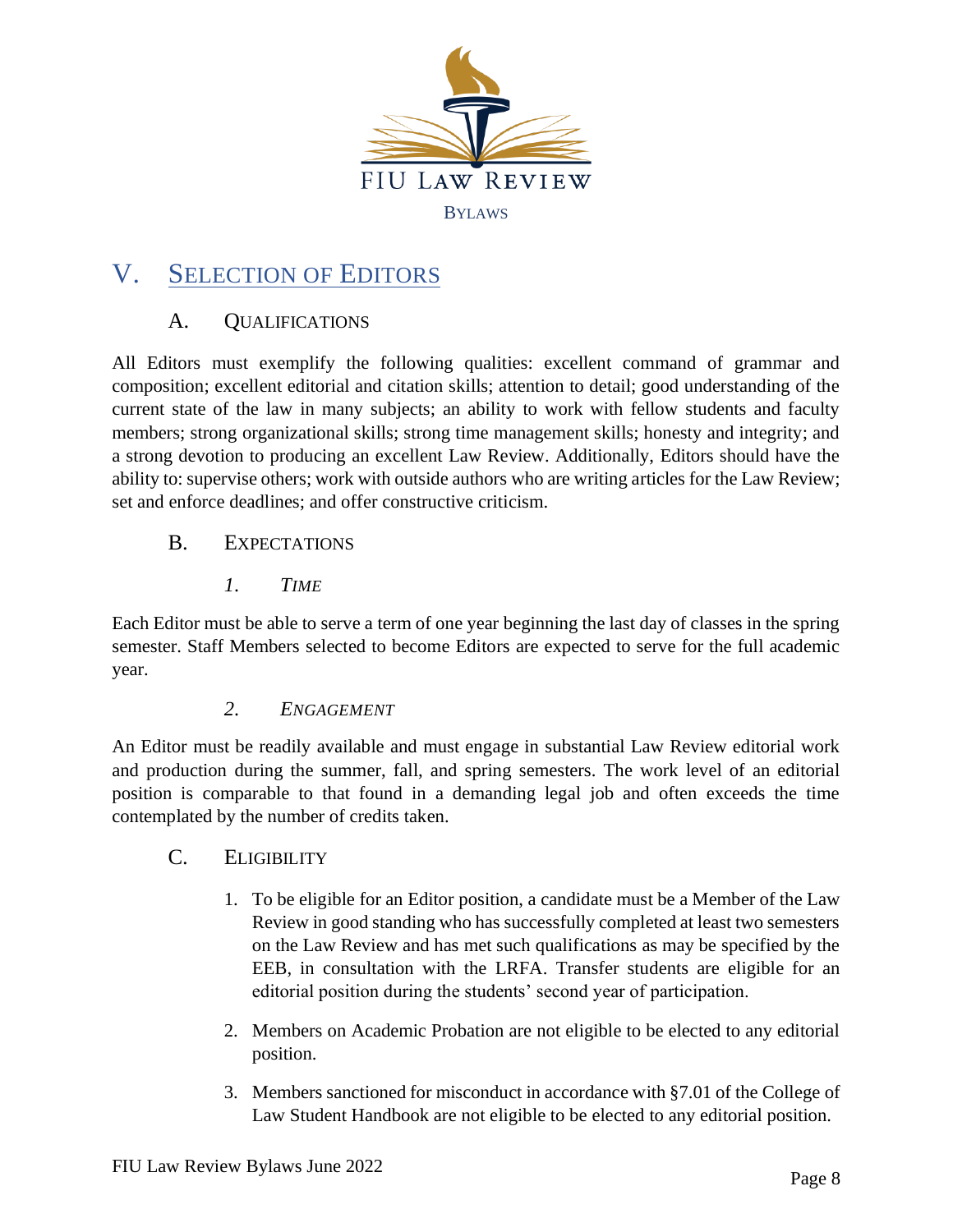

4. No Member may hold more than one editorial position.

#### D. SELECTION

<span id="page-8-0"></span>The incoming EEB will be selected by the following process:

- 1. Interested Members must submit the requested documents: a cover page, a resume, cover letter, a list of two faculty references, and a list of the editorial positions indicating the order of their preference, and sign up for an interview.
- 2. The EEB and Articles Editors must complete diversity and inclusion training before voting on the incoming positions.
- 3. The EEB and Articles Editors will then meet and review all applications. The EEB and Articles Editors then interviews each applicant.
- 4. The EEB and Articles Editors will then elect the new EEB and Articles Editors by secret ballot. Appointment to any position requires a majority vote of those EEB and ARticles Editors who participated in the selection and interview process.

#### <span id="page-8-1"></span>E. NOTIFICATION OF APPOINTMENT RESULTS

- 1. The EIC will notify the LRFA of the appointment results before publicizing.
- 2. The LRFA may veto any appointment.
- 3. The EIC will then notify the applicants of the position they have been appointed. The appointed Members must accept or reject the position by the date indicated in the appointment offer.
- <span id="page-8-2"></span>F. TRANSITION
	- 1. The new EEB and Articles Editors take office on the last day of classes during the spring semester. The incoming EEB and Articles Editors will work with the outgoing EEB and Articles Editors in a transition and training period from the time of appointment until the end of the spring semester.
	- 2. Following the appointment of the incoming EEB and Articles Editors, the incoming and outgoing EEBs will meet to discuss operation of the Law Review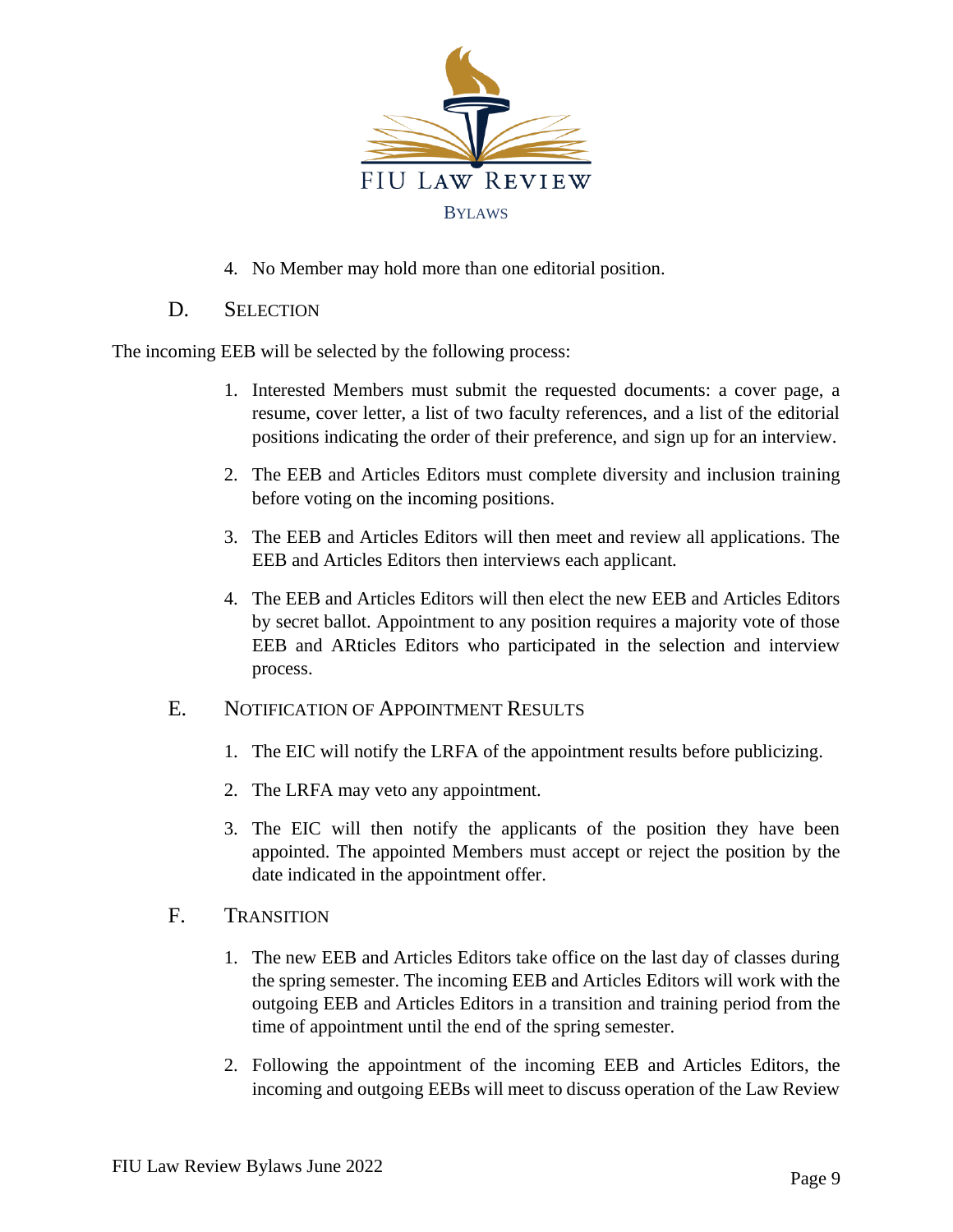

for the upcoming year. New EEB Members are expected to work closely with the outgoing EEB during the Spring semester.

### <span id="page-9-0"></span>G. RESIGNATIONS AND VACANCIES

### *1. RESIGNATIONS*

<span id="page-9-1"></span>Editors may resign their position and thereby return to the status of Staff Member on the Law Review. The nature and timing of the resignation will be evaluated by the LRFA when the LRFA decides whether to grant academic credit for the Member's participation on Law Review.

## *2. VACANCIES*

<span id="page-9-2"></span>If an EEB position becomes vacant, the appropriate selection provisions above apply.

## <span id="page-9-3"></span>VI. CREDIT REQUIREMENTS

All FIU Law Review members are required to take credits for Law Review. Students will be registered automatically based on their status in their track through Law Review. Staff Members can choose, and are highly encouraged, to take summer credits as Outlined in the Tracks. Executive Board Members are required to take summer credits as outlined in the Tracks.

## <span id="page-9-5"></span><span id="page-9-4"></span>VII. SANCTIONING MEMBERS

## A. GENERALLY

Members must not permit employment activities or other co-curricular activities (including other student groups, such as the Student Bar Association or the Board of Advocates) to adversely affect or otherwise interfere with their ability to complete their required duties in an efficient, effective, and timely manner.

All Members must attend all mandatory meetings and events. Exceptions may only be granted by, and at the sole discretion of, the EIC, due to medical emergencies or other extraordinary circumstances, or religious holidays with sufficient notice.

### B. STAFF MEMBERS

<span id="page-9-6"></span>Staff Members who fail to complete assignments, fail to submit assignments in a timely manner, or otherwise fail to comply with the requirements of membership may be sanctioned.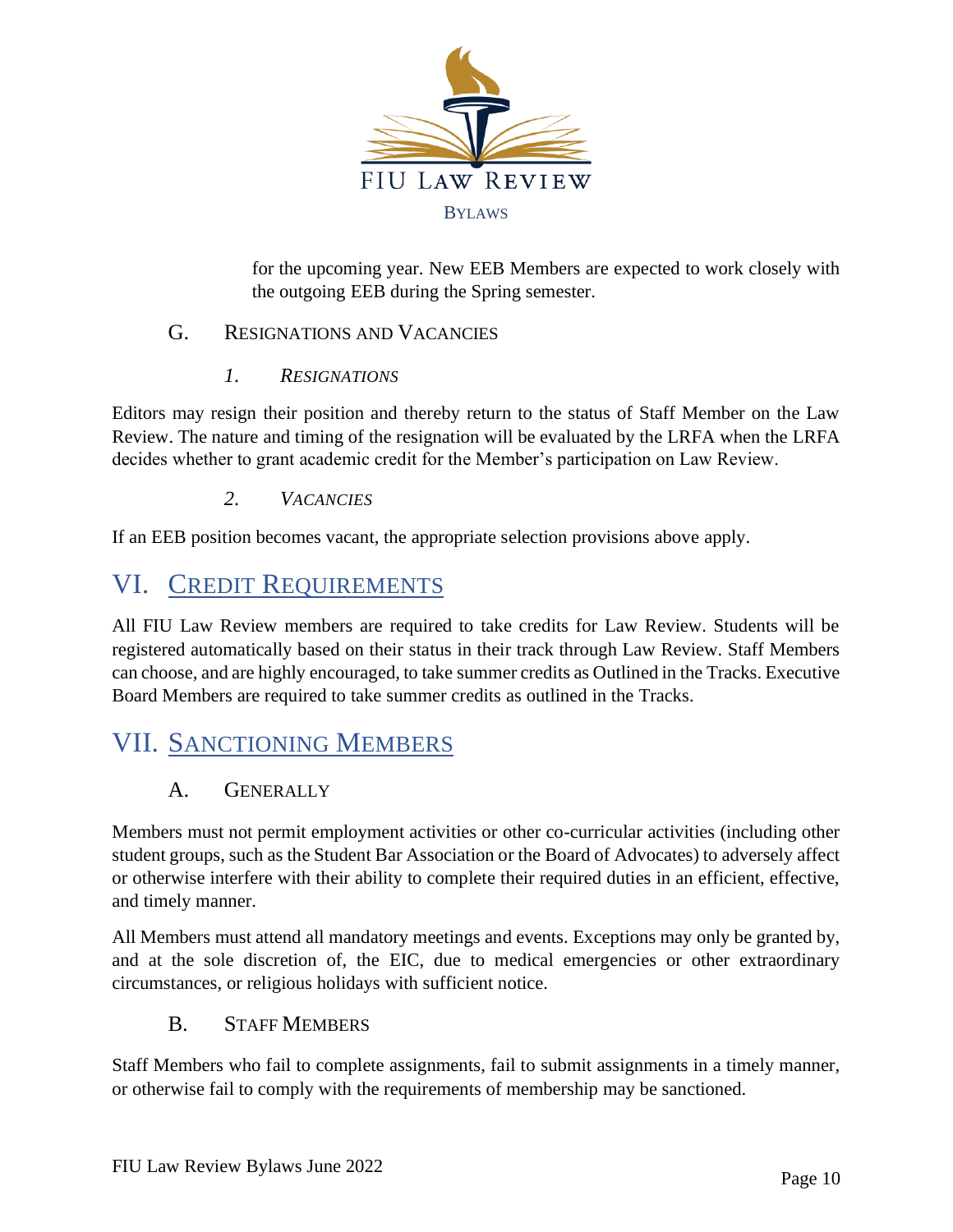

## C. ARTICLES EDITORS

<span id="page-10-0"></span>Articles Editors who fail to complete their editorial responsibilities, fail to submit assignments in a timely manner, or otherwise fail to comply with the requirements of membership may be sanctioned.

## D. EXECUTIVE EDITORS

<span id="page-10-1"></span>Executive Editors who fail to execute their editorial responsibilities in a timely or complete manner or otherwise fail to comply with the requirements of membership may be sanctioned.

## E. ACADEMIC PROBATION OR STUDENT MISCONDUCT

<span id="page-10-3"></span><span id="page-10-2"></span>Placement of any Member on Academic Probation or sanction for misconduct by the FIU Law Administration during a Member's Law Review tenure may result in sanctions. These cases will be referred directly from the FIU Law Administration to the LRFA for consideration under a hearing authorized to impose suspension or dismissal.

- *1. MINOR VIOLATIONS*
	- a. Any Member on the EEB may recommend to the EIC that he or she issue a "strike" for any Member for a minor violation. A strike is appropriate to document a failure to meet standards that does not alone warrant formal sanctions, and a strike is not a sanction for purposes of awarding credit as described in the Constitution.
	- b. Following a strike recommendation, the EEB should consult the Student Agreement; the Member Handbook; the Law Review Constitution, Bylaws, and Executive Handbook; and the FIU College of Law Student Code of Conduct to determine whether the Member has failed to meet standards.
	- c. Prior to issuing a Member's first strike, the EIC must speak in person or telephonically with the Member to explain the strike system generally and the reason for the specific strike.
	- d. The EIC may, in his or her discretion, issue a strike by notifying the Member in writing of the strike and internally recording the strike.
	- e. Members may not appeal strikes.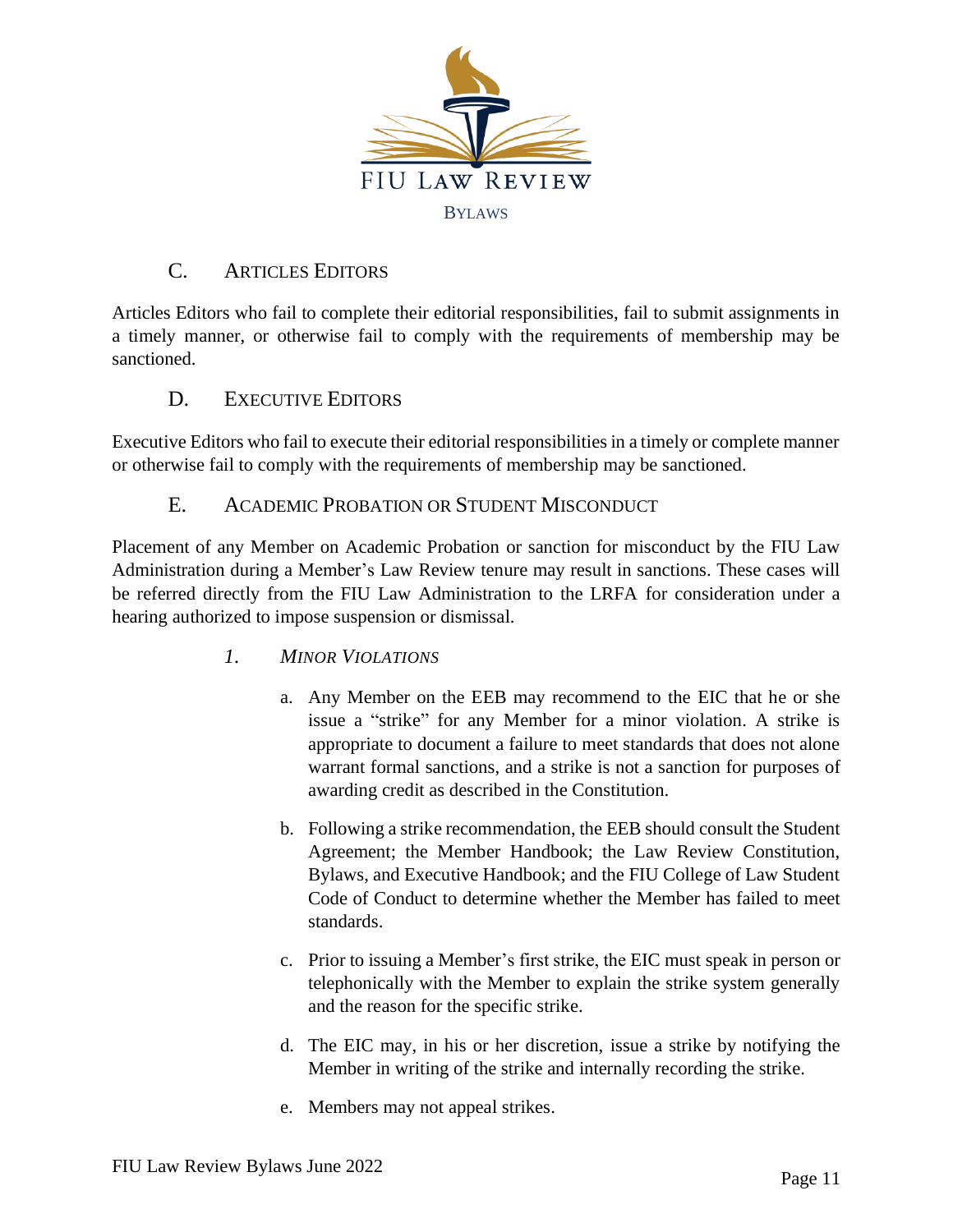

### *2. FORMAL SANCTIONS*

<span id="page-11-0"></span>Formal sanctions include, but are not limited to, oral or written admonition or reprimand, demotion from position of responsibility to Staff Member, suspension, or dismissal. The decision by the LRFA to not award academic credit as described in the Constitution is not a sanction within the meaning of this section.

Formal sanctions are appropriate for repeated, minor failures to meet standards or for major infractions. The EEB should consult the Student Agreement; the Member Handbook; the Law Review Constitution, Bylaws, and Executive Handbook; and the FIU College of Law Student Code of Conduct to determine whether the Member has failed to meet standards.

a) Good Cause for Formal Sanctions

Good cause for imposing sanctions includes but is not limited to:

- 1. Failure to complete an assignment in a timely and effective manner.
- 2. Failure to attend mandatory meetings and events.
- 3. Failure to fulfill his or her responsibilities as enumerated above.
- 4. Unethical or dishonest conduct.
- 5. Conduct that adversely affects the Law Review or the editing process.
- 6. Insubordination.
- 7. Violation of the Student Code of Conduct.
- 8. Academic probation or sanction for misconduct by the FIU College of Law administration.
- b) Procedure
	- *(1) Initiation*

Any Member on the Executive Editorial Board may initiate proceedings to sanction any Member for exceptional failure to meet standards. The EEB must also initiate sanction proceedings for any Member issued a third strike. The EEB must notify the LRFA of any misconduct which could merit suspension or dismissal.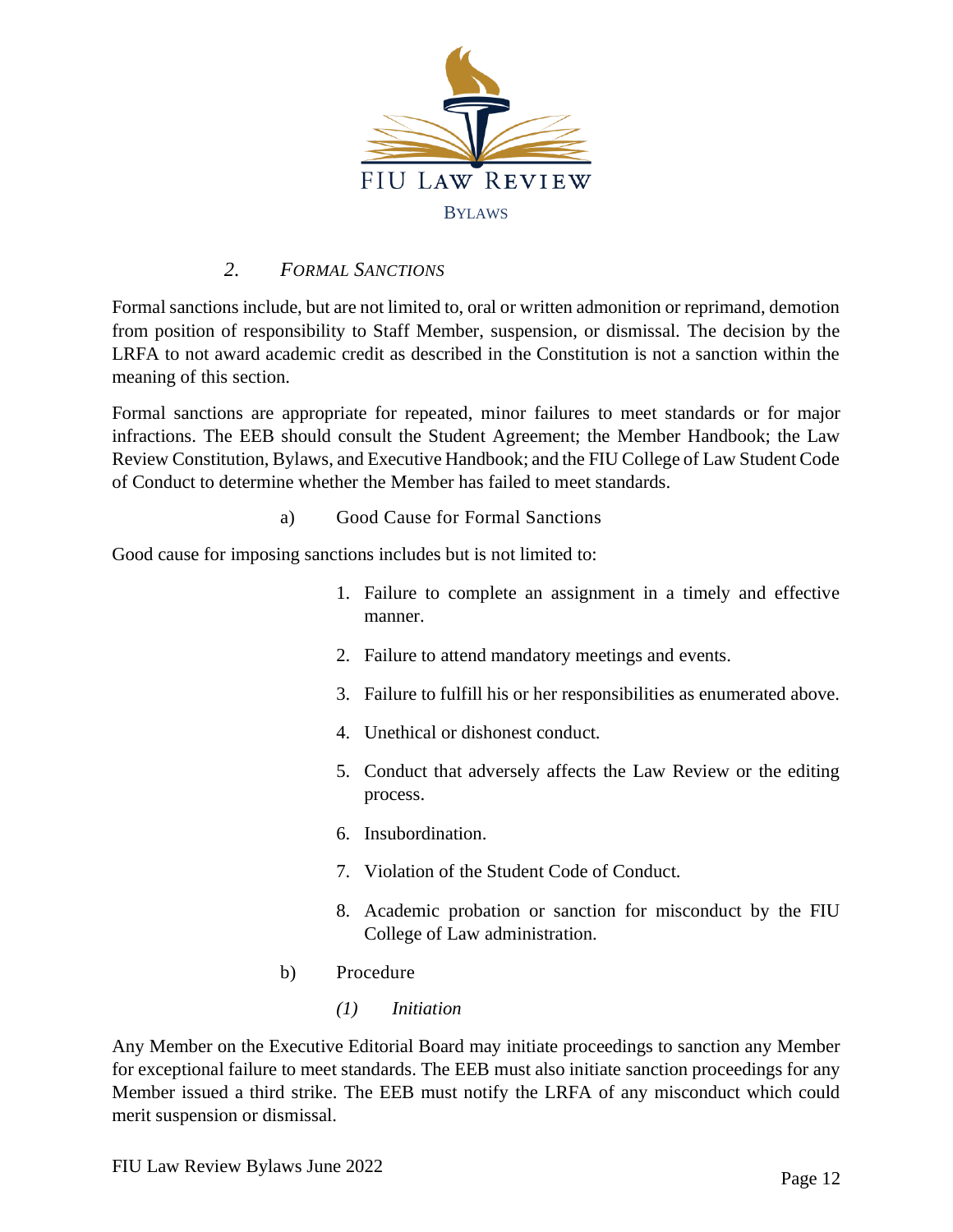

#### *(2) Hearings not authorized to suspend or dismiss.*

- a) Proceedings must be initiated by written submission to the EEB and the Member facing sanction stating the reasons for sanction and the recommendation (e.g. demotion, probation, etc.).
- b) The EIC will preside over any sanctions hearing. The Executive Managing Editors will assume the EIC's role during proceedings if the EEB seeks to sanction the EIC. The Member will be given an opportunity to present any relevant facts or circumstances as to the commission of the offense or the appropriate sanction.
- c) The EEB must vote as to whether the offense occurred (by a preponderance of the evidence) and if the offense did occur, what the appropriate sanction should be. Both steps require a two-thirds vote of the EEB.
- d) Members who are sanctioned may appeal that the EEB abused its discretion, in writing, within thirty days, to the LRFA.
- e) Within ten days of the appeal, the LRFA will review evidence supporting the EEB's decision to impose sanctions as well as the appellant's evidence supporting the appeal. The LRFA will review the EEB's decision for abuse of discretion. Following this review, the LRFA will affirm the EEB's decision or direct the EEB to reverse the sanctions. The LRFA must notify the EEB and the appellant of its recommendation in writing, within ten days of the decision. The decision of the LRFA is final.

#### *(3) Hearings authorized to suspend or dismiss.*

a) The LRFA will preside over hearings authorized to suspend or dismiss a Member. Any sanction, including those less severe than suspension or dismissal, are authorized at these hearings. The Member will be given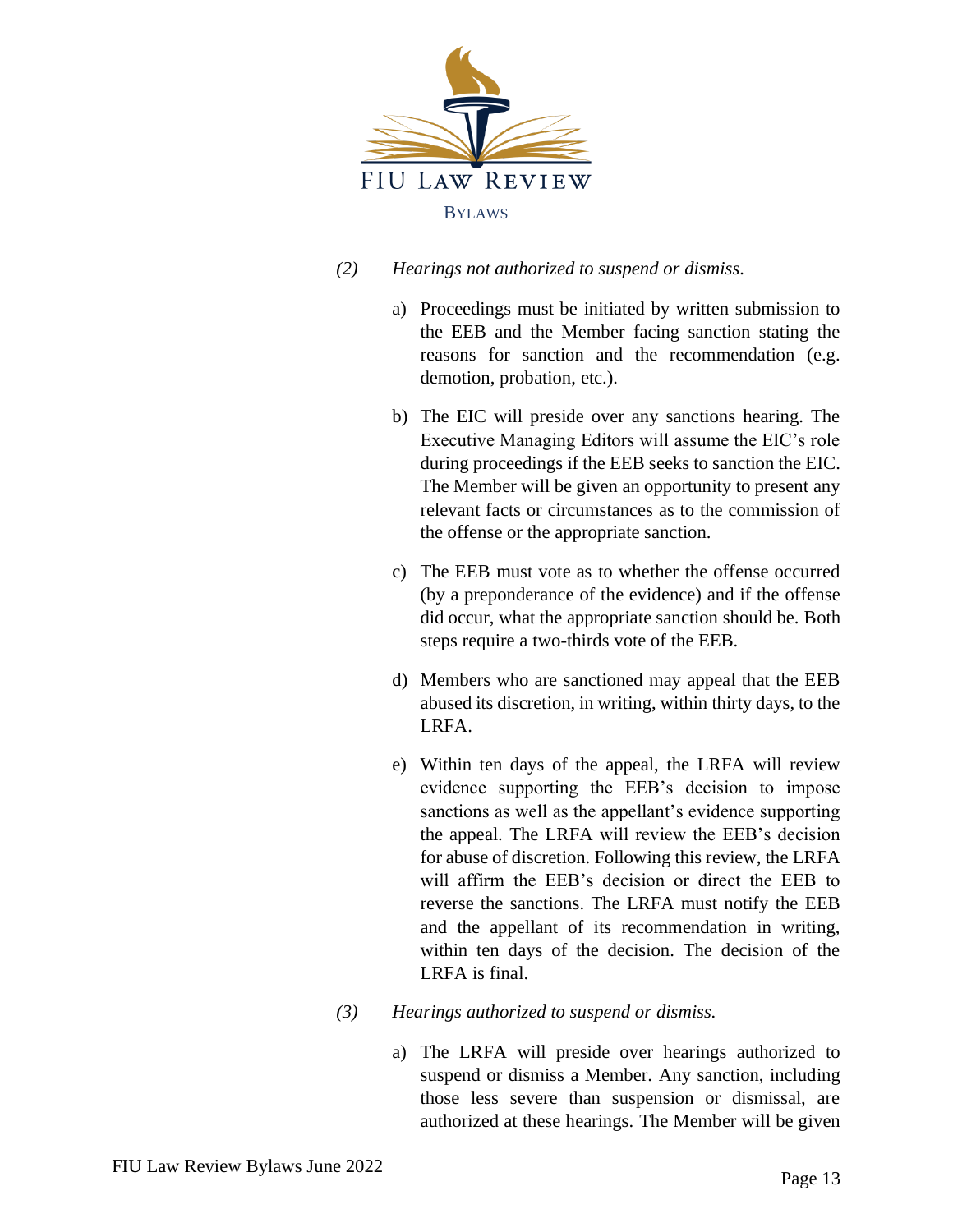

an opportunity to present any relevant facts or circumstances as to the commission of the offense or the appropriate sanction.

- b) The LRFA may take into consideration factors such as grade point average, unique circumstances of the Member, current Law Review work product, and any other relevant factor in determining the appropriate sanction.
- c) The LRFA must decide as to whether the offense occurred (by a preponderance of the evidence) and if the offense did occur, what the appropriate sanction should be. The decision of the LRFA is final.
- c) Probation Status

If a Member is placed on probation, the Member shall have one semester to improve, remain free of violations, or both. After one semester on probation, the body that imposed the sanction may lift the probation with no further notice to the Member. If the Member has not improved or has committed additional violations, the body may pursue further sanctions consistent with these procedures listed above.

## <span id="page-13-0"></span>VIII. PUBLICATION OF STUDENT WORK

- A. Staff Members who would like to publish their Comments in the Law Review may submit their completed Comment for review by the EEB. The EEB will evaluate submissions using blind IDs. The EEB will review each 2L's Comment for quality of writing; for addressing an area of current interest; novelty of argument; and likelihood of being referenced by those in the field. The EEB will create an order of merit for publication and submit that list to the LRFA. The LRFA will contact the Student Comment Faculty Advisor for each recommended Comment to confirm suitability for publication and may remove a Comment based on that feedback.
- B. The Law Review retains the right of first refusal as to Member comments created under the supervision of the Executive Comments Editor until the EEB rejects their Comment for publication. Comments submitted after the deadline set for EEB review are still subject to the right of first refusal.